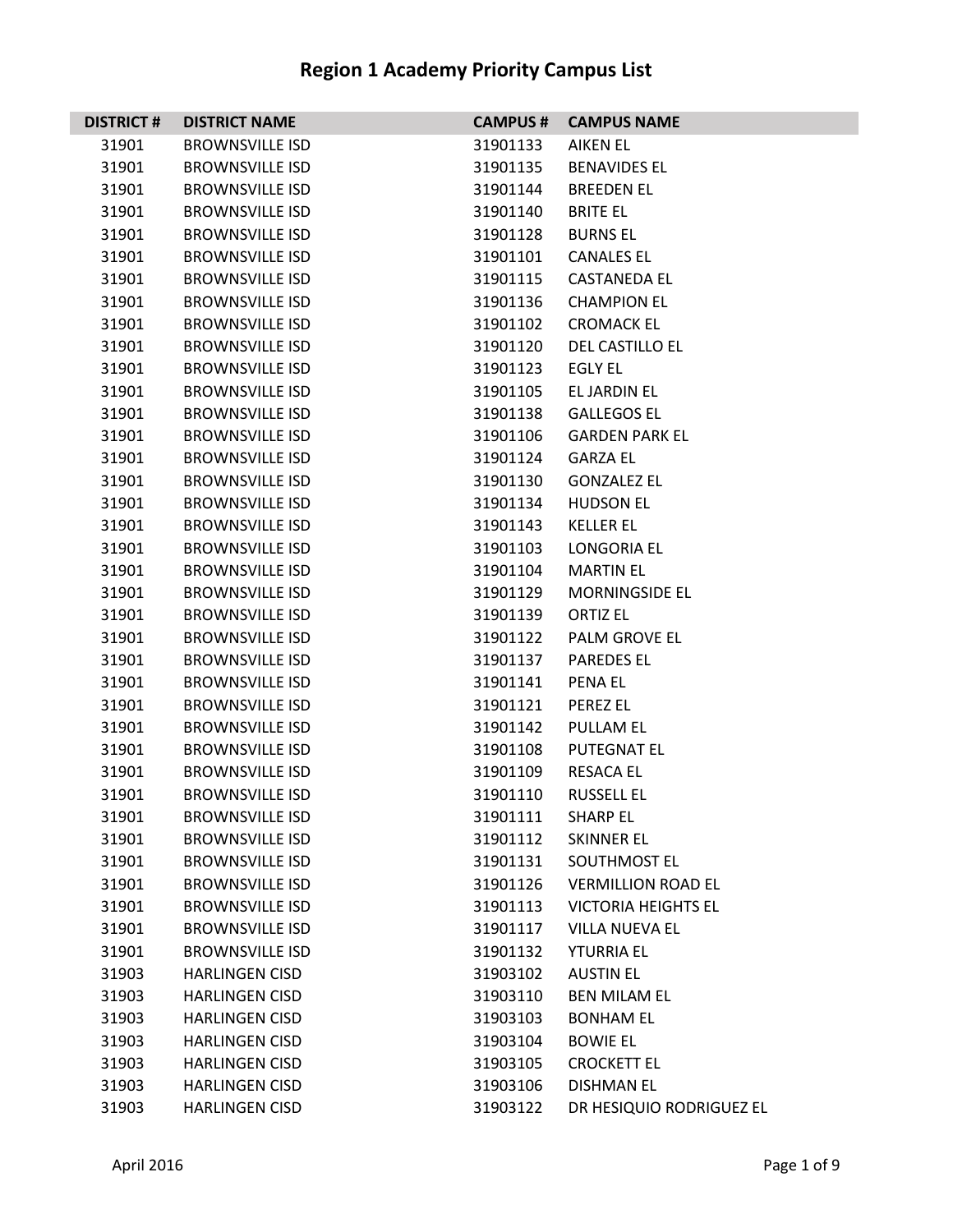| <b>DISTRICT#</b> | <b>DISTRICT NAME</b>                               | <b>CAMPUS#</b> | <b>CAMPUS NAME</b>          |
|------------------|----------------------------------------------------|----------------|-----------------------------|
| 31903            | <b>HARLINGEN CISD</b>                              | 31903107       | <b>HOUSTON EL</b>           |
| 31903            | <b>HARLINGEN CISD</b>                              | 31903108       | <b>JEFFERSON EL</b>         |
| 31903            | <b>HARLINGEN CISD</b>                              | 31903109       | LAMAR EL                    |
| 31903            | <b>HARLINGEN CISD</b>                              | 31903123       | LEE H MEANS EL              |
| 31903            | <b>HARLINGEN CISD</b>                              | 31903120       | LONG EL                     |
| 31903            | <b>HARLINGEN CISD</b>                              | 31903111       | <b>STUART PLACE EL</b>      |
| 31903            | <b>HARLINGEN CISD</b>                              | 31903112       | <b>TRAVIS EL</b>            |
| 31903            | <b>HARLINGEN CISD</b>                              | 31903117       | <b>TREASURE HILLS EL</b>    |
| 31903            | <b>HARLINGEN CISD</b>                              | 31903116       | <b>WILSON EL</b>            |
| 31903            | <b>HARLINGEN CISD</b>                              | 31903114       | ZAVALA EL                   |
| 31905            | LA FERIA ISD                                       | 31905103       | C E VAIL EL                 |
| 31905            | LA FERIA ISD                                       | 31905106       | DAVID G SANCHEZ EL          |
| 31905            | LA FERIA ISD                                       | 31905105       | <b>NOEMI DOMINGUEZ EL</b>   |
| 31905            | LA FERIA ISD                                       | 31905101       | SAM HOUSTON EL              |
| 31906            | <b>LOS FRESNOS CISD</b>                            | 31906110       | DORA ROMERO EL              |
| 31906            | <b>LOS FRESNOS CISD</b>                            | 31906103       | LAS YESCAS EL               |
| 31906            | <b>LOS FRESNOS CISD</b>                            | 31906107       | <b>LAURELES EL</b>          |
| 31906            | <b>LOS FRESNOS CISD</b>                            | 31906104       | <b>LOPEZ-RIGGINS EL</b>     |
| 31906            | <b>LOS FRESNOS CISD</b>                            | 31906101       | <b>LOS FRESNOS EL</b>       |
| 31906            | <b>LOS FRESNOS CISD</b>                            | 31906108       | <b>OLMITO EL</b>            |
| 31906            | <b>LOS FRESNOS CISD</b>                            | 31906106       | PALMER-LAAKSO EL            |
| 31906            | <b>LOS FRESNOS CISD</b>                            | 31906109       | <b>RANCHO VERDE EL</b>      |
| 31906            | <b>LOS FRESNOS CISD</b>                            | 31906102       | <b>VILLAREAL EL</b>         |
| 31909            | POINT ISABEL ISD                                   | 31909101       | <b>DERRY EL</b>             |
| 31909            | POINT ISABEL ISD                                   | 31909102       | <b>GARRIGA EL</b>           |
| 31911            | RIO HONDO ISD                                      | 31911102       | RIO HONDO EL                |
| 31911            | RIO HONDO ISD                                      | 31911103       | RIO HONDO INT               |
| 31912            | SAN BENITO CISD                                    | 31912117       | ANGELA GERUSA LEAL EL       |
| 31912            | SAN BENITO CISD                                    | 31912103       | <b>CASH EL</b>              |
| 31912            | <b>SAN BENITO CISD</b>                             | 31912104       | <b>DOWNS EL</b>             |
| 31912            | SAN BENITO CISD                                    | 31912101       | <b>FRED BOOTH</b>           |
| 31912            | <b>SAN BENITO CISD</b>                             | 31912116       | JUDGE OSCAR DE LA FUENTE EL |
| 31912            | SAN BENITO CISD                                    | 31912112       | LA ENCANTADA EL             |
| 31912            | <b>SAN BENITO CISD</b>                             | 31912114       | LA PALOMA EL                |
| 31912            | SAN BENITO CISD                                    | 31912106       | <b>LANDRUM EL</b>           |
| 31912            | <b>SAN BENITO CISD</b>                             | 31912108       | RANGERVILLE EL              |
| 31912            | SAN BENITO CISD                                    | 31912115       | RAUL GARZA JR EL            |
| 31912            | SAN BENITO CISD                                    | 31912109       | <b>ROBERTS EL</b>           |
| 31912            | <b>SAN BENITO CISD</b>                             | 31912110       | <b>SULLIVAN EL</b>          |
| 31913            | SANTA MARIA ISD                                    | 31913101       | TONY GONZALEZ EL            |
| 31914            | <b>SANTA ROSA ISD</b>                              | 31914101       | ELMA E BARRERA EL           |
| 108802           | <b>HORIZON MONTESSORI PUBLIC</b><br><b>SCHOOLS</b> | 108802101      | <b>HORIZON MONTESSORI</b>   |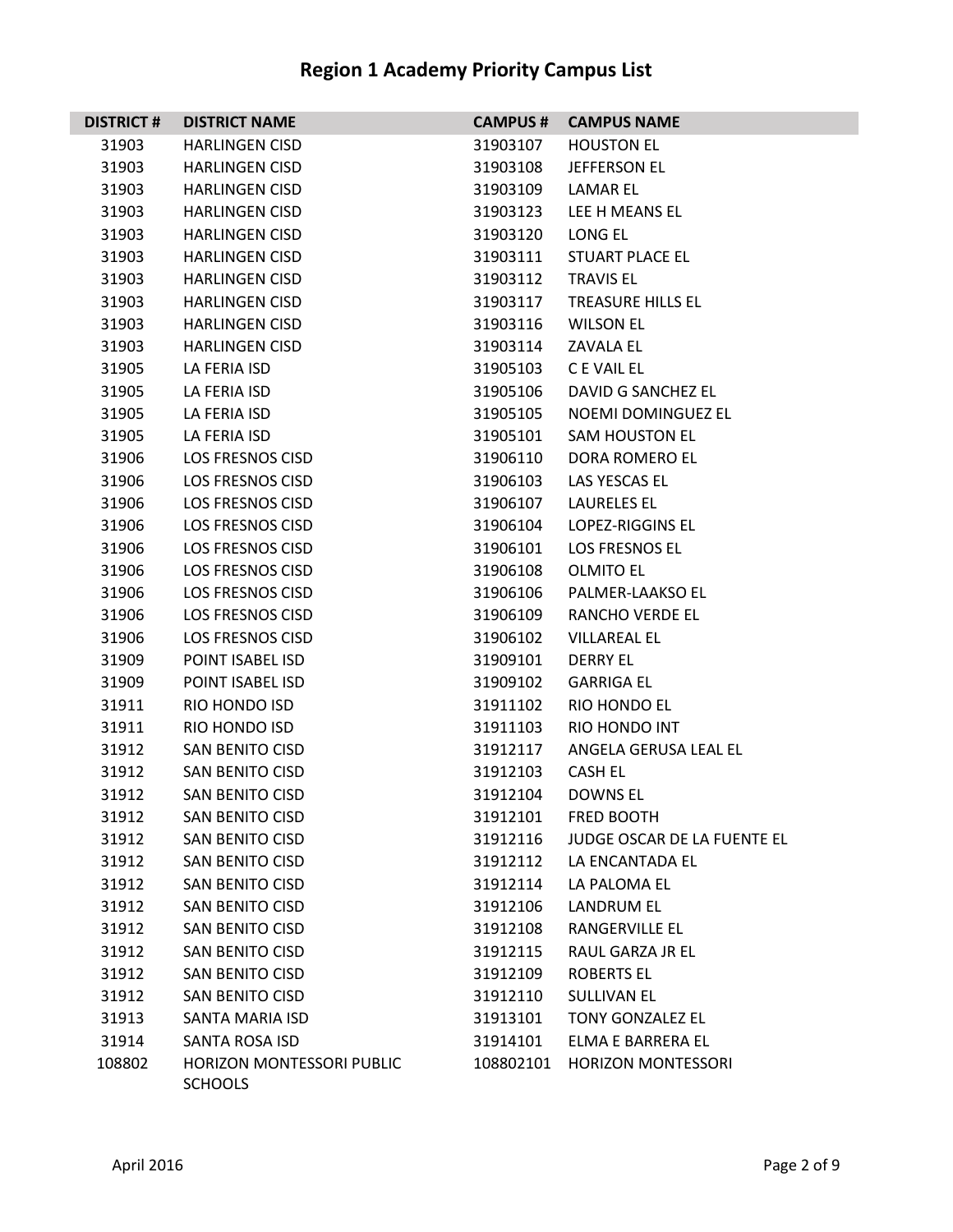| <b>DISTRICT#</b> | <b>DISTRICT NAME</b>             | <b>CAMPUS#</b> | <b>CAMPUS NAME</b>                 |
|------------------|----------------------------------|----------------|------------------------------------|
| 108802           | <b>HORIZON MONTESSORI PUBLIC</b> | 108802102      | <b>HORIZON MONTESSORI II</b>       |
|                  | <b>SCHOOLS</b>                   |                |                                    |
| 108802           | HORIZON MONTESSORI PUBLIC        | 108802103      | <b>HORIZON MONTESSORI III</b>      |
|                  | <b>SCHOOLS</b>                   |                |                                    |
| 108807           | <b>IDEA PUBLIC SCHOOLS</b>       | 108807101      | <b>IDEA ACADEMY</b>                |
| 108807           | <b>IDEA PUBLIC SCHOOLS</b>       | 108807107      | <b>IDEA ACADEMY ALAMO</b>          |
| 108807           | <b>IDEA PUBLIC SCHOOLS</b>       | 108807104      | <b>IDEA ACADEMY MISSION</b>        |
| 108807           | <b>IDEA PUBLIC SCHOOLS</b>       | 108807108      | <b>IDEA ACADEMY PHARR</b>          |
| 108807           | <b>IDEA PUBLIC SCHOOLS</b>       | 108807105      | <b>IDEA ACADEMY SAN BENITO</b>     |
| 108807           | <b>IDEA PUBLIC SCHOOLS</b>       | 108807106      | <b>IDEA ACADEMY SAN JUAN</b>       |
| 108807           | <b>IDEA PUBLIC SCHOOLS</b>       | 108807110      | <b>IDEA ACADEMY WESLACO</b>        |
| 108807           | <b>IDEA PUBLIC SCHOOLS</b>       | 108807135      | <b>IDEA ALLAN ACADEMY</b>          |
| 108807           | <b>IDEA PUBLIC SCHOOLS</b>       | 108807112      | <b>IDEA BROWNSVILLE ACADEMY</b>    |
| 108807           | <b>IDEA PUBLIC SCHOOLS</b>       | 108807120      | <b>IDEA CARVER ACADEMY</b>         |
| 108807           | <b>IDEA PUBLIC SCHOOLS</b>       | 108807124      | <b>IDEA EASTSIDE ACADEMY</b>       |
| 108807           | <b>IDEA PUBLIC SCHOOLS</b>       | 108807109      | <b>IDEA EDINBURG ACADEMY</b>       |
| 108807           | <b>IDEA PUBLIC SCHOOLS</b>       | 108807103      | <b>IDEA FRONTIER ACADEMY</b>       |
| 108807           | <b>IDEA PUBLIC SCHOOLS</b>       | 108807111      | <b>IDEA MCALLEN ACADEMY</b>        |
| 108807           | <b>IDEA PUBLIC SCHOOLS</b>       | 108807122      | <b>IDEA MONTERREY PARK ACADEMY</b> |
| 108807           | <b>IDEA PUBLIC SCHOOLS</b>       | 108807115      | <b>IDEA NORTH MISSION ACADEMY</b>  |
| 108807           | <b>IDEA PUBLIC SCHOOLS</b>       | 108807102      | <b>IDEA QUEST ACADEMY</b>          |
| 108807           | <b>IDEA PUBLIC SCHOOLS</b>       | 108807114      | IDEA RIVERVIEW ACADEMY             |
| 108807           | <b>IDEA PUBLIC SCHOOLS</b>       | 108807136      | <b>IDEA RUNDBERG ACADEMY</b>       |
| 108807           | <b>IDEA PUBLIC SCHOOLS</b>       | 108807121      | <b>IDEA SOUTH FLORES ACADEMY</b>   |
| 108807           | <b>IDEA PUBLIC SCHOOLS</b>       | 108807123      | <b>IDEA WALZEM ACADEMY</b>         |
| 108807           | <b>IDEA PUBLIC SCHOOLS</b>       | 108807113      | <b>IDEA WESLACO PIKE ACADEMY</b>   |
| 108808           | <b>VANGUARD ACADEMY</b>          | 108808104      | <b>VANGUARD MOZART</b>             |
| 108808           | <b>VANGUARD ACADEMY</b>          | 108808103      | <b>VANGUARD PICASSO</b>            |
| 108808           | <b>VANGUARD ACADEMY</b>          | 108808101      | <b>VANGUARD REMBRANDT</b>          |
| 108902           | <b>DONNA ISD</b>                 | 108902104      | A M OCHOA EL                       |
| 108902           | <b>DONNA ISD</b>                 | 108902106      | <b>C STAINKE EL</b>                |
| 108902           | <b>DONNA ISD</b>                 |                | 108902112 CAPT D SALINAS II EL     |
| 108902           | DONNA ISD                        | 108902116      | DANIEL SINGLETERRY SR              |
| 108902           | DONNA ISD                        | 108902117      | ELOY GARZA SALAZAR EL              |
| 108902           | <b>DONNA ISD</b>                 |                | 108902102 GUZMAN EL                |
| 108902           | <b>DONNA ISD</b>                 | 108902109      | <b>J W CACERES EL</b>              |
| 108902           | DONNA ISD                        | 108902118      | JULIAN S ADAME                     |
| 108902           | DONNA ISD                        |                | 108902115 LE NOIR EL               |
| 108902           | DONNA ISD                        | 108902111      | M RIVAS EL                         |
| 108902           | DONNA ISD                        | 108902114      | MARIA ALICIA P MUNOZ EL            |
| 108902           | <b>DONNA ISD</b>                 | 108902113      | PATRICIA S GARZA EL                |
| 108902           | DONNA ISD                        | 108902105      | <b>RUNN EL</b>                     |
| 108902           | <b>DONNA ISD</b>                 | 108902103      | <b>T PRICE EL</b>                  |
| 108903           | EDCOUCH-ELSA ISD                 | 108903106      | JORGE R GUTIERREZ EARLY CHILDHOOD  |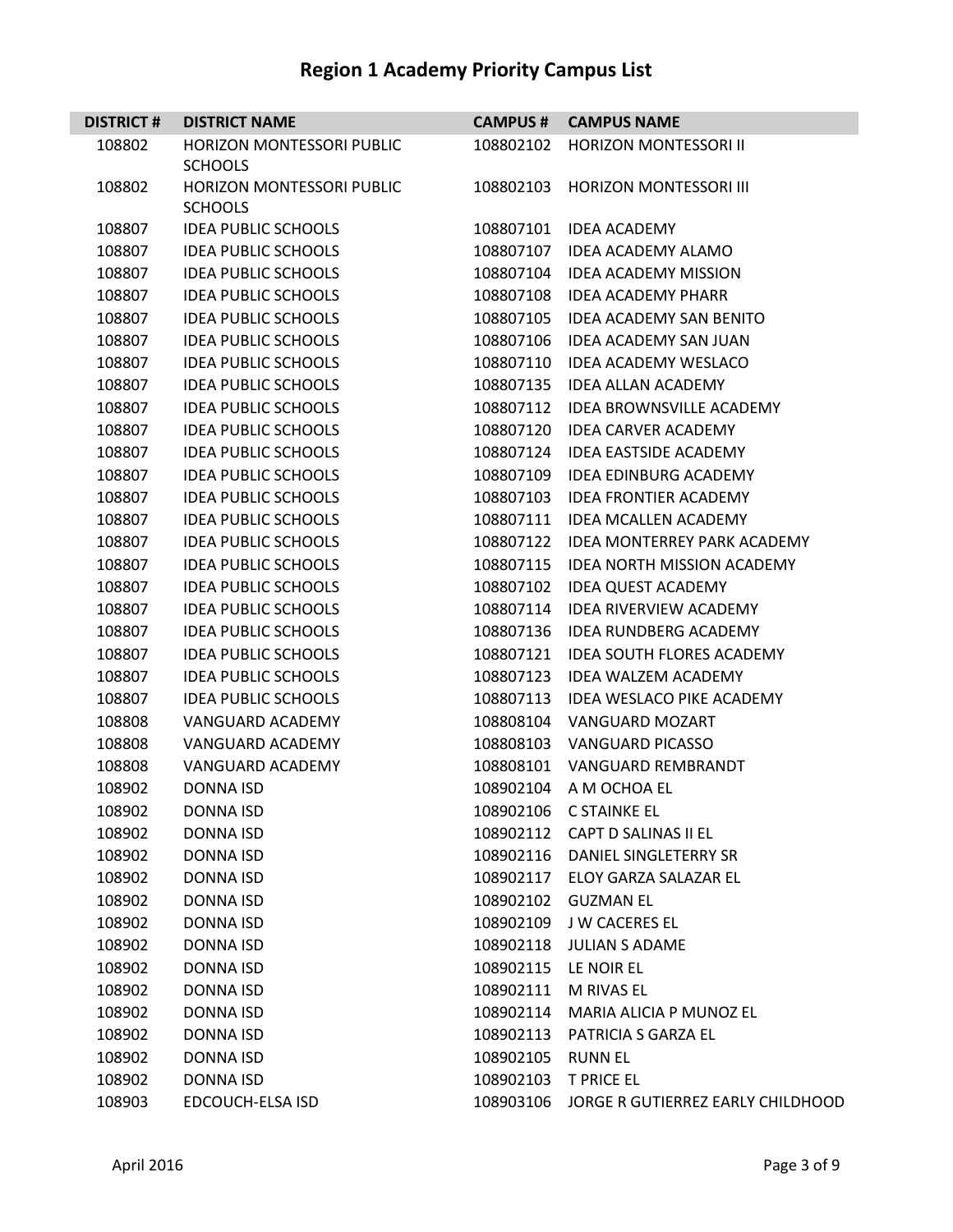| <b>DISTRICT#</b> | <b>DISTRICT NAME</b> | <b>CAMPUS #</b>    | <b>CAMPUS NAME</b>                    |
|------------------|----------------------|--------------------|---------------------------------------|
| 108903           | EDCOUCH-ELSA ISD     | 108903103          | <b>KENNEDY EL</b>                     |
| 108903           | EDCOUCH-ELSA ISD     | 108903105          | LBJEL                                 |
| 108903           | EDCOUCH-ELSA ISD     |                    | 108903104 RUBEN C RODRIGUEZ EL        |
| 108903           | EDCOUCH-ELSA ISD     |                    | 108903102 SANTIAGO GARCIA EL          |
| 108904           | <b>EDINBURG CISD</b> |                    | 108904129 ALFONSO RAMIREZ EL          |
| 108904           | <b>EDINBURG CISD</b> |                    | 108904126 ANNE L MAGEE EL             |
| 108904           | <b>EDINBURG CISD</b> | 108904101          | <b>AUSTIN ELEM</b>                    |
| 108904           | <b>EDINBURG CISD</b> | 108904104 BETTS EL |                                       |
| 108904           | <b>EDINBURG CISD</b> |                    | 108904102 BREWSTER EL                 |
| 108904           | EDINBURG CISD        |                    | 108904122 CANO-GONZALEZ ELEM          |
| 108904           | <b>EDINBURG CISD</b> | 108904125          | CARMEN V AVILA EL                     |
| 108904           | <b>EDINBURG CISD</b> | 108904123          | <b>CAVAZOS EL</b>                     |
| 108904           | <b>EDINBURG CISD</b> | 108904117          | DE LA VINA ELEM                       |
| 108904           | <b>EDINBURG CISD</b> |                    | 108904128 DR KAY TEER CRAWFORD EL     |
| 108904           | EDINBURG CISD        |                    | 108904127 DR THOMAS ESPARZA EL        |
| 108904           | <b>EDINBURG CISD</b> |                    | 108904120 EISENHOWER EL               |
| 108904           | <b>EDINBURG CISD</b> |                    | 108904116 ESCANDON EL                 |
| 108904           | <b>EDINBURG CISD</b> |                    | 108904112 FREDDY GONZALEZ EL          |
| 108904           | <b>EDINBURG CISD</b> | 108904109          | <b>GUERRA EL</b>                      |
| 108904           | <b>EDINBURG CISD</b> |                    | 108904103 HARGILL EL                  |
| 108904           | <b>EDINBURG CISD</b> |                    | 108904105 JEFFERSON ELEM              |
| 108904           | <b>EDINBURG CISD</b> | 108904121          | JOHN F KENNEDY EL                     |
| 108904           | <b>EDINBURG CISD</b> |                    | 108904113 L B JOHNSON EL              |
| 108904           | <b>EDINBURG CISD</b> | 108904107          | LEE EL                                |
| 108904           | <b>EDINBURG CISD</b> |                    | 108904108 LINCOLN EL                  |
| 108904           | <b>EDINBURG CISD</b> | 108904131          | MACARIA DELA GARZA GORENA EL          |
| 108904           | <b>EDINBURG CISD</b> | 108904115          | <b>MONTE CRISTO EL</b>                |
| 108904           | <b>EDINBURG CISD</b> |                    | 108904130 R C FLORES-MARK A ZAPATA EL |
| 108904           | <b>EDINBURG CISD</b> | 108904118          | <b>SAN CARLOS EL</b>                  |
| 108904           | <b>EDINBURG CISD</b> | 108904111          | <b>TRAVIS EL</b>                      |
| 108904           | <b>EDINBURG CISD</b> | 108904119          | <b>TRUMAN EL</b>                      |
| 108904           | <b>EDINBURG CISD</b> | 108904124          | <b>VILLARREAL EL</b>                  |
| 108904           | <b>EDINBURG CISD</b> |                    | 108904110 ZAVALA ELEM                 |
| 108905           | <b>HIDALGO ISD</b>   | 108905103          | DR ALEJO SALINAS JR EL                |
| 108905           | <b>HIDALGO ISD</b>   | 108905101          | <b>HIDALGO EL</b>                     |
| 108905           | <b>HIDALGO ISD</b>   | 108905104          | <b>HIDALGO PARK EL</b>                |
| 108905           | <b>HIDALGO ISD</b>   | 108905102          | <b>KELLY EL</b>                       |
| 108906           | MCALLEN ISD          | 108906101          | <b>ALVAREZ EL</b>                     |
| 108906           | <b>MCALLEN ISD</b>   | 108906127          | <b>BLANCA E SANCHEZ</b>               |
| 108906           | <b>MCALLEN ISD</b>   | 108906103          | <b>BONHAM EL</b>                      |
| 108906           | <b>MCALLEN ISD</b>   | 108906126          | <b>CASTANEDA EL</b>                   |
| 108906           | <b>MCALLEN ISD</b>   | 108906128          | DR PABLO PEREZ                        |
| 108906           | <b>MCALLEN ISD</b>   | 108906119          | <b>ESCANDON EL</b>                    |
| 108906           | <b>MCALLEN ISD</b>   | 108906114          | <b>FIELDS EL</b>                      |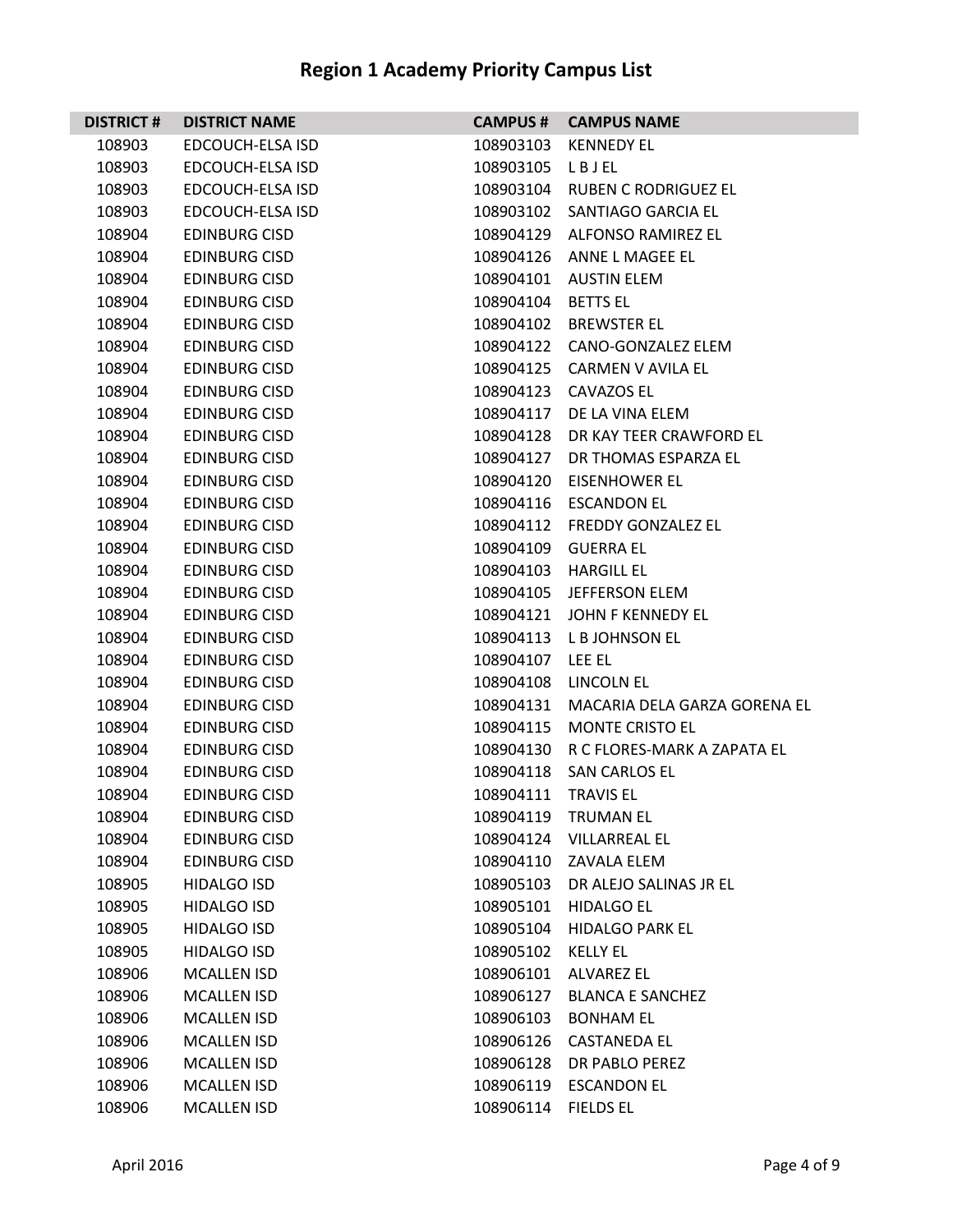| <b>DISTRICT#</b> | <b>DISTRICT NAME</b>     | <b>CAMPUS #</b>     | <b>CAMPUS NAME</b>                         |
|------------------|--------------------------|---------------------|--------------------------------------------|
| 108906           | <b>MCALLEN ISD</b>       | 108906122           | <b>GARZA EL</b>                            |
| 108906           | <b>MCALLEN ISD</b>       | 108906106           | <b>HOUSTON EL</b>                          |
| 108906           | <b>MCALLEN ISD</b>       | 108906107           | <b>JACKSON EL</b>                          |
| 108906           | <b>MCALLEN ISD</b>       | 108906129           | LUCILE HENDRICKS EL                        |
| 108906           | <b>MCALLEN ISD</b>       |                     | 108906123 MCAULIFFE EL                     |
| 108906           | <b>MCALLEN ISD</b>       | 108906111           | <b>MILAM EL</b>                            |
| 108906           | <b>MCALLEN ISD</b>       | 108906108           | <b>NAVARRO EL</b>                          |
| 108906           | <b>MCALLEN ISD</b>       |                     | 108906120 RAYBURN ELEMENTARY               |
| 108906           | <b>MCALLEN ISD</b>       | 108906121           | <b>ROOSEVELT EL</b>                        |
| 108906           | <b>MCALLEN ISD</b>       | 108906116 SEGUIN EL |                                            |
| 108906           | <b>MCALLEN ISD</b>       | 108906130           | THIGPEN-ZAVALA EL                          |
| 108906           | <b>MCALLEN ISD</b>       | 108906112           | <b>WILSON EL</b>                           |
| 108907           | <b>MERCEDES ISD</b>      | 108907109           | JOHN F KENNEDY EL                          |
| 108907           | <b>MERCEDES ISD</b>      |                     | 108907106 MERCEDES EARLY CHILDHOOD CENTER  |
| 108907           | <b>MERCEDES ISD</b>      |                     | 108907107 RUBEN HINOJOSA EL                |
| 108907           | <b>MERCEDES ISD</b>      | 108907102           | <b>TAYLOR EL</b>                           |
| 108907           | <b>MERCEDES ISD</b>      | 108907103           | <b>TRAVIS EL</b>                           |
| 108908           | <b>MISSION CISD</b>      | 108908107 ALTON EL  |                                            |
| 108908           | <b>MISSION CISD</b>      | 108908101           | <b>BRYAN EL</b>                            |
| 108908           | <b>MISSION CISD</b>      | 108908108 CANTU EL  |                                            |
| 108908           | <b>MISSION CISD</b>      | 108908112           | <b>CARL C WAITZ EL</b>                     |
| 108908           | <b>MISSION CISD</b>      | 108908102           | <b>CASTRO EL</b>                           |
| 108908           | <b>MISSION CISD</b>      |                     | 108908116 HILDA C ESCOBAR/ALICIA C RIOS EL |
| 108908           | <b>MISSION CISD</b>      | 108908115           | HURLA M MIDKIFF EL                         |
| 108908           | <b>MISSION CISD</b>      | 108908109           | <b>LEAL EL</b>                             |
| 108908           | <b>MISSION CISD</b>      | 108908104           | <b>MARCELL EL</b>                          |
| 108908           | <b>MISSION CISD</b>      | 108908110           | <b>MIMS EL</b>                             |
| 108908           | <b>MISSION CISD</b>      | 108908111           | OLLIE O'GRADY EL                           |
| 108908           | <b>MISSION CISD</b>      | 108908105           | <b>PEARSON EL</b>                          |
| 108908           | <b>MISSION CISD</b>      |                     | 108908114 RAQUEL CAVAZOS EL                |
| 108908           | <b>MISSION CISD</b>      | 108908113           | <b>SALINAS EL</b>                          |
| 108909           | PHARR-SAN JUAN-ALAMO ISD | 108909113           | AIDA C ESCOBAR EL                          |
| 108909           | PHARR-SAN JUAN-ALAMO ISD |                     | 108909112 ALFRED SORENSEN EL               |
| 108909           | PHARR-SAN JUAN-ALAMO ISD | 108909130           | ALLEN & WILLIAM ARNOLD EL                  |
| 108909           | PHARR-SAN JUAN-ALAMO ISD | 108909118           | AMANDA GARZA-PENA EL                       |
| 108909           | PHARR-SAN JUAN-ALAMO ISD | 108909120           | ARNOLDO CANTU SR EL                        |
| 108909           | PHARR-SAN JUAN-ALAMO ISD | 108909126           | AUGUSTO GUERRA EL                          |
| 108909           | PHARR-SAN JUAN-ALAMO ISD | 108909136           | <b>BERTA S PALACIOS EL</b>                 |
| 108909           | PHARR-SAN JUAN-ALAMO ISD | 108909128           | <b>CARMEN ANAYA EL</b>                     |
| 108909           | PHARR-SAN JUAN-ALAMO ISD | 108909123           | <b>CESAR CHAVEZ EL</b>                     |
| 108909           | PHARR-SAN JUAN-ALAMO ISD | 108909116           | DANIEL RAMIREZ EL                          |
| 108909           | PHARR-SAN JUAN-ALAMO ISD | 108909124           | DR WILLIAM LONG EL                         |
| 108909           | PHARR-SAN JUAN-ALAMO ISD | 108909122           | DRS REED - MOCK EL                         |
| 108909           | PHARR-SAN JUAN-ALAMO ISD | 108909119           | EDITH & ETHEL CARMAN EL                    |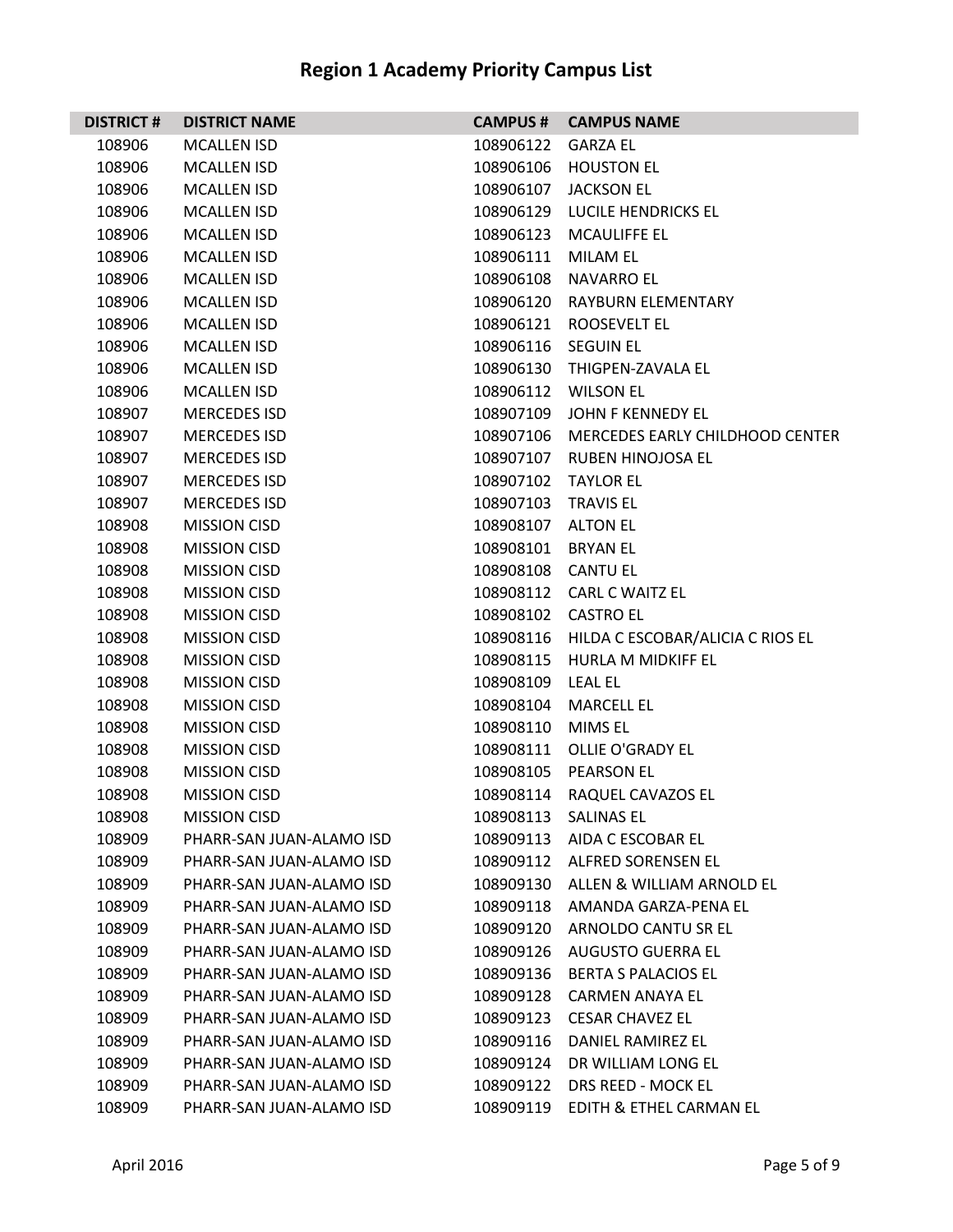| <b>DISTRICT#</b> | <b>DISTRICT NAME</b>     | <b>CAMPUS #</b>   | <b>CAMPUS NAME</b>              |
|------------------|--------------------------|-------------------|---------------------------------|
| 108909           | PHARR-SAN JUAN-ALAMO ISD | 108909107         | <b>GERALDINE PALMER EL</b>      |
| 108909           | PHARR-SAN JUAN-ALAMO ISD | 108909127         | <b>GRACIELA GARCIA EL</b>       |
| 108909           | PHARR-SAN JUAN-ALAMO ISD | 108909108         | <b>HENRY FORD EL</b>            |
| 108909           | PHARR-SAN JUAN-ALAMO ISD | 108909106         | JOHN DOEDYNS EL                 |
| 108909           | PHARR-SAN JUAN-ALAMO ISD | 108909101         | JOHN MCKEEVER EL                |
| 108909           | PHARR-SAN JUAN-ALAMO ISD | 108909117         | <b>KELLY-PHARR EL</b>           |
| 108909           | PHARR-SAN JUAN-ALAMO ISD | 108909134         | <b>MARCIA R GARZA</b>           |
| 108909           | PHARR-SAN JUAN-ALAMO ISD |                   | 108909115 RAUL LONGORIA EL      |
| 108909           | PHARR-SAN JUAN-ALAMO ISD | 108909121         | SANTOS LIVAS EL                 |
| 108909           | PHARR-SAN JUAN-ALAMO ISD |                   | 108909129 SGT LEONEL TREVINO EL |
| 108909           | PHARR-SAN JUAN-ALAMO ISD |                   | 108909125 VIDA N CLOVER EL      |
| 108909           | PHARR-SAN JUAN-ALAMO ISD | 108909110         | ZEFERINO FARIAS EL              |
| 108910           | <b>PROGRESO ISD</b>      | 108910105 EAST EL |                                 |
| 108910           | PROGRESO ISD             | 108910104         | <b>NORTH EL</b>                 |
| 108910           | PROGRESO ISD             |                   | 108910102 PROGRESO EL WEST      |
| 108911           | SHARYLAND ISD            | 108911109         | DONNA WERNECKE EL               |
| 108911           | <b>SHARYLAND ISD</b>     | 108911103         | JESSIE L JENSEN EL              |
| 108911           | <b>SHARYLAND ISD</b>     | 108911107         | LLOYD & DOLLY BENTSEN EL        |
| 108911           | <b>SHARYLAND ISD</b>     | 108911102         | <b>OLIVERO GARZA SR EL</b>      |
| 108911           | <b>SHARYLAND ISD</b>     |                   | 108911104 ROMULO D MARTINEZ EL  |
| 108912           | LA JOYA ISD              | 108912124         | <b>CORINA PENA EL</b>           |
| 108912           | LA JOYA ISD              | 108912111         | DIAZ-VILLARREAL EL              |
| 108912           | LA JOYA ISD              |                   | 108912122 DR AMERICO PAREDES EL |
| 108912           | LA JOYA ISD              | 108912127         | DR MARIA PALMIRA MENDIOLA EL    |
| 108912           | LA JOYA ISD              |                   | 108912108 E B REYNA EL          |
| 108912           | LA JOYA ISD              | 108912107         | ELIGIO KIKA DE LA GARZA EL      |
| 108912           | LA JOYA ISD              | 108912109         | ELODIA R CHAPA EL               |
| 108912           | LA JOYA ISD              |                   | 108912118 EMILIANO ZAPATA EL    |
| 108912           | LA JOYA ISD              | 108912121         | ENRIQUE KIKI CAMARENA EL        |
| 108912           | LA JOYA ISD              |                   | 108912126 EVANGELINA GARZA EL   |
| 108912           | LA JOYA ISD              | 108912104         | <b>GUILLERMO FLORES EL</b>      |
| 108912           | LA JOYA ISD              |                   | 108912115 HENRY B GONZALEZ EL   |
| 108912           | LA JOYA ISD              |                   | 108912102 JOHN F KENNEDY EL     |
| 108912           | LA JOYA ISD              |                   | 108912110 JOSE DE ESCANDON EL   |
| 108912           | LA JOYA ISD              | 108912120         | <b>JUAN SEGUIN EL</b>           |
| 108912           | LA JOYA ISD              |                   | 108912106 LEO J LEO EL          |
| 108912           | LA JOYA ISD              |                   | 108912116 LLOYD M BENTSEN EL    |
| 108912           | LA JOYA ISD              | 108912112         | NARCISO CAVAZOS                 |
| 108912           | LA JOYA ISD              | 108912114         | PATRICIO PEREZ EL               |
| 108912           | LA JOYA ISD              | 108912105         | ROSENDO BENAVIDES EL            |
| 108912           | LA JOYA ISD              | 108912117         | <b>SAM FORDYCE EL</b>           |
| 108912           | LA JOYA ISD              | 108912113         | <b>TABASCO EL</b>               |
| 108912           | LA JOYA ISD              |                   | 108912123 WILLIAM J CLINTON EL  |
| 108913           | <b>WESLACO ISD</b>       | 108913113         | A N RICO ELEMENTARY             |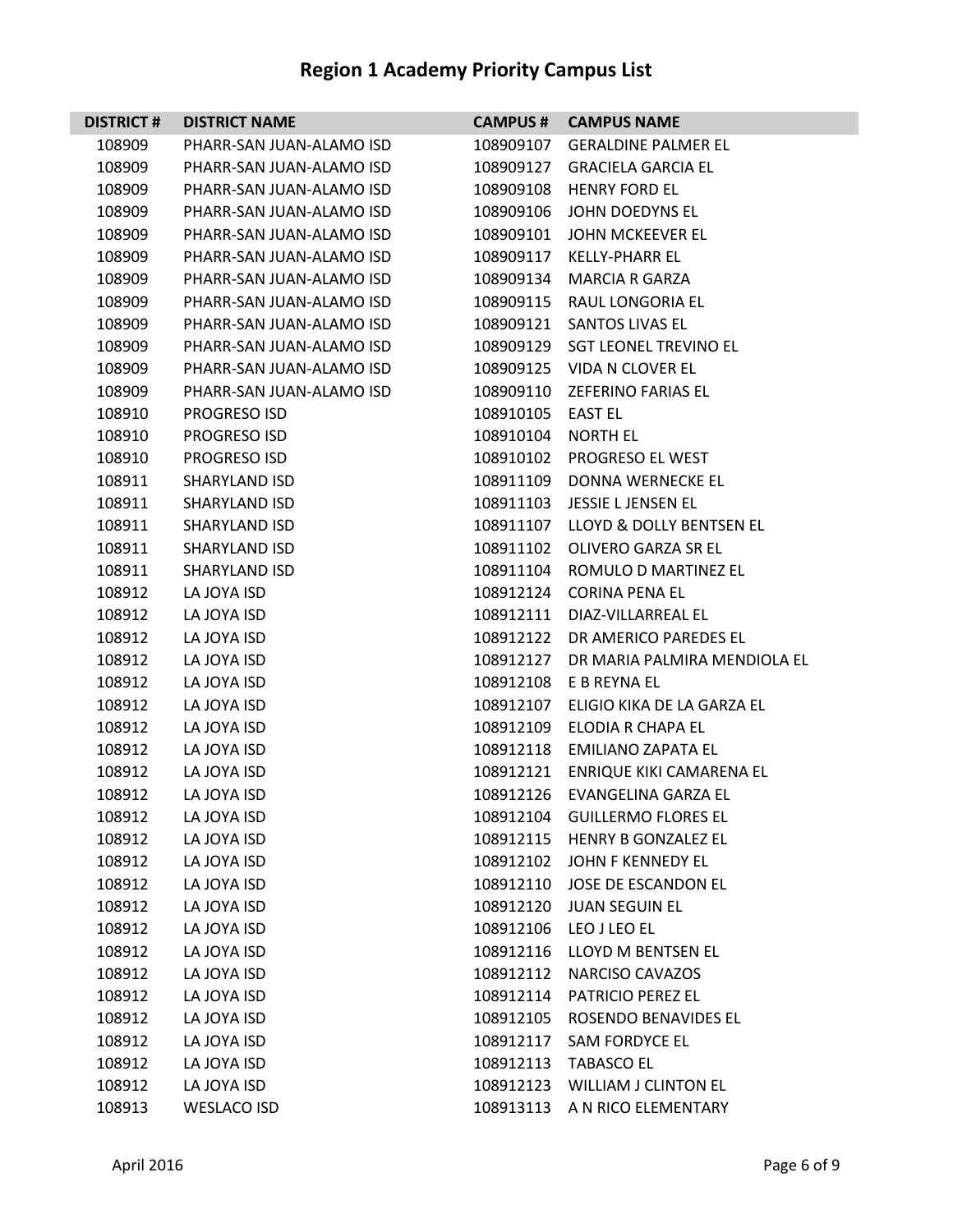| <b>DISTRICT#</b> | <b>DISTRICT NAME</b>        |                     | <b>CAMPUS # CAMPUS NAME</b>            |
|------------------|-----------------------------|---------------------|----------------------------------------|
| 108913           | <b>WESLACO ISD</b>          |                     | 108913110 AIRPORT ELEMENTARY           |
| 108913           | <b>WESLACO ISD</b>          |                     | 108913114 CLECKLER/HEALD EL            |
| 108913           | <b>WESLACO ISD</b>          |                     | 108913109 DR R E MARGO EL              |
| 108913           | WESLACO ISD                 |                     | 108913102 FD ROOSEVELT ELEMENTARY      |
| 108913           | <b>WESLACO ISD</b>          |                     | 108913111 MEMORIAL EL                  |
| 108913           | <b>WESLACO ISD</b>          |                     | 108913112 NORTH BRIDGE EL              |
| 108913           | <b>WESLACO ISD</b>          |                     | 108913117 PFC MARIO YBARRA EL          |
| 108913           | <b>WESLACO ISD</b>          |                     | 108913106 RAUL A GONZALEZ JR EL        |
| 108913           | WESLACO ISD                 |                     | 108913104 RODOLFO RUDY SILVA JR EL     |
| 108913           | <b>WESLACO ISD</b>          |                     | 108913103 SAM HOUSTON EL               |
| 108914           | LA VILLA ISD                |                     | 108914101 JOSE BERNABE MUNOZ EL        |
| 108915           | <b>MONTE ALTO ISD</b>       |                     | 108915101 MONTE ALTO EL                |
| 108916           | <b>VALLEY VIEW ISD</b>      |                     | 108916106 VALLEY VIEW 5TH GRADE CAMPUS |
| 108916           | <b>VALLEY VIEW ISD</b>      |                     | 108916102 VALLEY VIEW EL               |
| 108916           | <b>VALLEY VIEW ISD</b>      |                     | 108916103 VALLEY VIEW NORTH EL         |
| 108916           | <b>VALLEY VIEW ISD</b>      |                     | 108916105 VALLEY VIEW SOUTH EL         |
| 108916           | <b>VALLEY VIEW ISD</b>      |                     | 108916104 WILBUR E LUCAS EL            |
| 124901           | JIM HOGG COUNTY ISD         |                     | 124901101 HEBBRONVILLE EL              |
| 214901           | <b>RIO GRANDE CITY CISD</b> |                     | 214901110 ALTO BONITO EL               |
| 214901           | RIO GRANDE CITY CISD        |                     | 214901112 DR MARIO E RAMIREZ EL        |
| 214901           | RIO GRANDE CITY CISD        |                     | 214901111 GENERAL RICARDO SANCHEZ EL   |
| 214901           | <b>RIO GRANDE CITY CISD</b> | 214901102 GRULLA EL |                                        |
| 214901           | RIO GRANDE CITY CISD        |                     | 214901105 JOHN & OLIVE HINOJOSA EL     |
| 214901           | <b>RIO GRANDE CITY CISD</b> |                     | 214901103 LA UNION EL                  |
| 214901           | RIO GRANDE CITY CISD        |                     | 214901104 NORTH GRAMMAR EL             |
| 214901           | RIO GRANDE CITY CISD        | 214901107           | RINGGOLD EL                            |
| 214901           | <b>RIO GRANDE CITY CISD</b> | 214901108           | ROQUE GUERRA JR EL                     |
| 214902           | SAN ISIDRO ISD              |                     | 214902101 SAN ISIDRO EL                |
| 214903           | ROMA ISD                    | 214903106 E VERA EL |                                        |
| 214903           | <b>ROMA ISD</b>             |                     | 214903103 FJ SCOTT EL                  |
| 214903           | <b>ROMA ISD</b>             | 214903108           | ROEL A & CELIA R SAENZ EL              |
| 214903           | ROMA ISD                    | 214903105           | RT BARRERA EL                          |
| 214903           | ROMA ISD                    |                     | 214903109 VETERANS MEMORIAL EL         |
| 214903           | ROMA ISD                    | 214903101           | YNES B ESCOBAR EL                      |
| 240901           | <b>LAREDO ISD</b>           | 240901101           | <b>BRUNIEL</b>                         |
| 240901           | LAREDO ISD                  | 240901119           | <b>D D HACHAR EL</b>                   |
| 240901           | LAREDO ISD                  | 240901104           | <b>DAICHES EL</b>                      |
| 240901           | LAREDO ISD                  |                     | 240901102 DON JOSE GALLEGO             |
| 240901           | LAREDO ISD                  | 240901123           | <b>DOVALINA EL</b>                     |
| 240901           | <b>LAREDO ISD</b>           | 240901105           | <b>FARIAS EL</b>                       |
| 240901           | LAREDO ISD                  | 240901121           | H B ZACHRY EL                          |
| 240901           | LAREDO ISD                  | 240901106           | <b>HEIGHTS EL</b>                      |
| 240901           | LAREDO ISD                  |                     | 240901120 J C MARTIN JR EL             |
| 240901           | LAREDO ISD                  | 240901122           | J KAWAS EL                             |